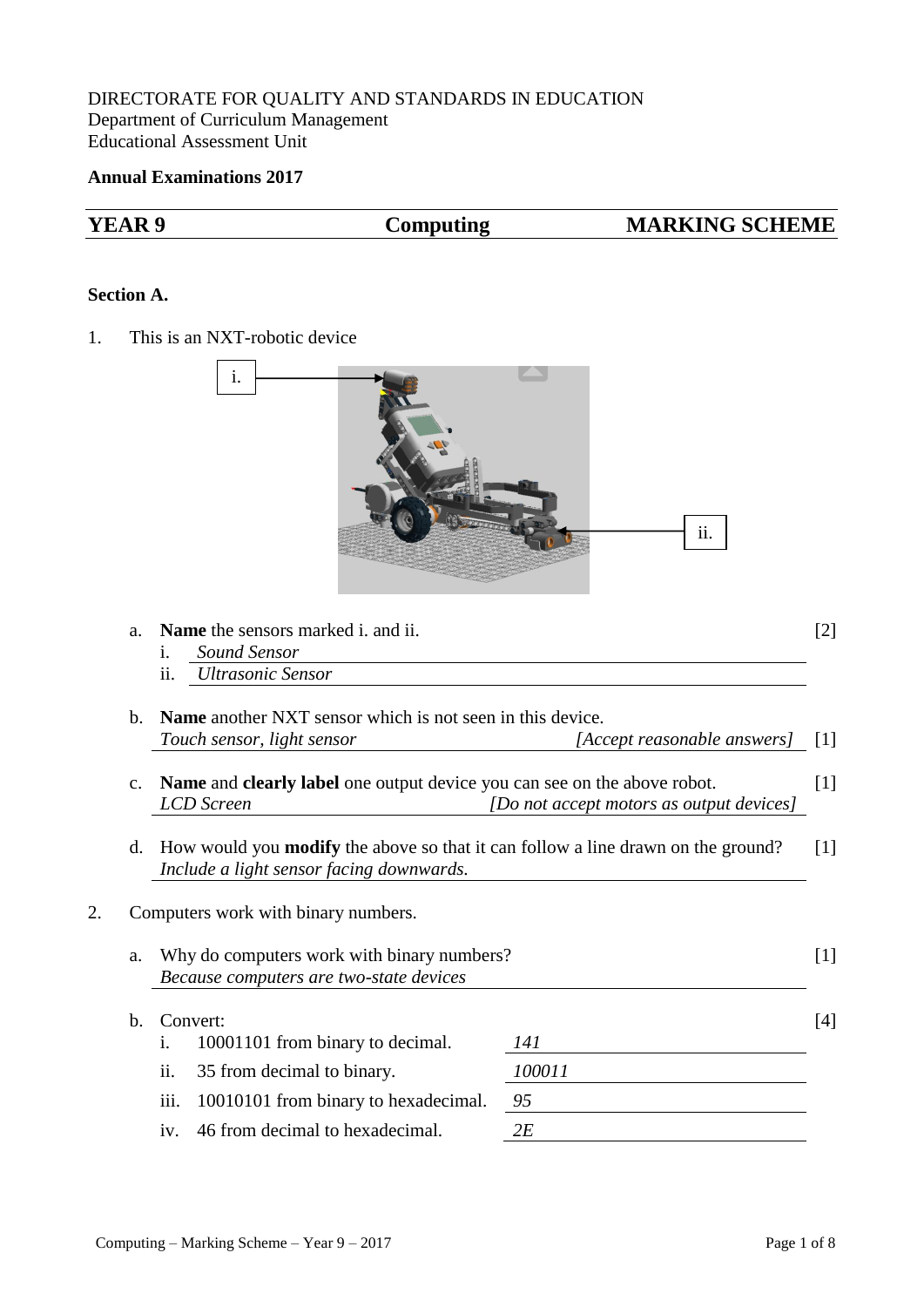|                | GUI<br>i.                                                                                                         |      | Graphic User Interface                                                               |  |  |
|----------------|-------------------------------------------------------------------------------------------------------------------|------|--------------------------------------------------------------------------------------|--|--|
|                | ii.<br><b>CLI</b>                                                                                                 |      | Command Line Interface                                                               |  |  |
| $\mathbf{C}$ . | Suggest one <b>disadvantage</b> of a CLI interface.<br>Not user-friendly                                          |      | [Accept reasonable answers]                                                          |  |  |
|                |                                                                                                                   |      |                                                                                      |  |  |
| $\mathbf b$ .  |                                                                                                                   |      | Name two features you would expect from the user interface of a modern tablet.       |  |  |
|                | i.<br>Option of voice input                                                                                       |      |                                                                                      |  |  |
|                | ii.<br>Touch-sensitive display                                                                                    |      |                                                                                      |  |  |
|                |                                                                                                                   |      | [Accept reasonable answers]                                                          |  |  |
| a.             | A dentist keeps a database to manage his/her practice.<br>One of the files in this database is called 'Patients'. |      |                                                                                      |  |  |
|                | i.                                                                                                                |      | Name four fields you would expect to find in file Patients                           |  |  |
|                | <b>ID</b> Number                                                                                                  | Name | <b>Contact Number</b><br>Surname                                                     |  |  |
|                |                                                                                                                   |      | [Accept reasonable answers]                                                          |  |  |
|                | ii.<br>ID Number, because it uniquely identifies a record.                                                        |      | Which of the above fields would you establish as the <b>keyfield</b> ? Why?          |  |  |
| $\mathbf{b}$ . | Suggest two advantages of a relational database.                                                                  |      |                                                                                      |  |  |
|                | No redundant data entry<br>1.                                                                                     |      |                                                                                      |  |  |
|                | No redundant data so faster to process and update<br>$\overline{\mathbf{11}}$ .                                   |      |                                                                                      |  |  |
| a.             | Name an <b>application</b> for the following input devices:                                                       |      |                                                                                      |  |  |
|                | <b>Graphics Tablet</b><br>i.                                                                                      | CAD  |                                                                                      |  |  |
|                | $\overline{\ddot{\mathbf{u}}}$ .<br><b>OMR</b>                                                                    |      | Correction of multiple choice exam papers                                            |  |  |
|                | $\overline{\text{iii}}$ .<br>Barcode reader                                                                       |      | Bill production at a POS                                                             |  |  |
|                |                                                                                                                   |      | [Accept reasonable answers]                                                          |  |  |
| b.             |                                                                                                                   |      | Printers may be impact or non-impact. Briefly distinguish between the two.           |  |  |
|                | <b>Impact Printers</b>                                                                                            |      | <b>Non-Impact Printers</b>                                                           |  |  |
|                | <b>Noisy</b>                                                                                                      |      | Relatively silent                                                                    |  |  |
|                | Make physical contact between the                                                                                 |      | No physical contact between the printing                                             |  |  |
|                | printing mechanism and the paper                                                                                  |      | mechanism and the paper                                                              |  |  |
|                |                                                                                                                   |      | [Accept reasonable answers]                                                          |  |  |
|                | Virtual Reality seems to be gaining ground lately.                                                                |      |                                                                                      |  |  |
| a.             | Name two devices you associate with virtual reality.<br>VR head gear<br>1.                                        |      |                                                                                      |  |  |
|                | data glove<br>ii.                                                                                                 |      |                                                                                      |  |  |
|                |                                                                                                                   |      | [Accept reasonable answers]                                                          |  |  |
| $\mathbf b$ .  | Facebook, Instagram etc.)                                                                                         |      | Briefly explain how virtual reality may enhance our experience of social media (e.g. |  |  |
|                |                                                                                                                   |      | The advent of 3D cameras and VR head gears can give us a 3D VR experience of         |  |  |
|                | footage shared by our friends.<br>[Accept reasonable answers]                                                     |      |                                                                                      |  |  |

3. The interface of an Operating System, greatly determines the user experience.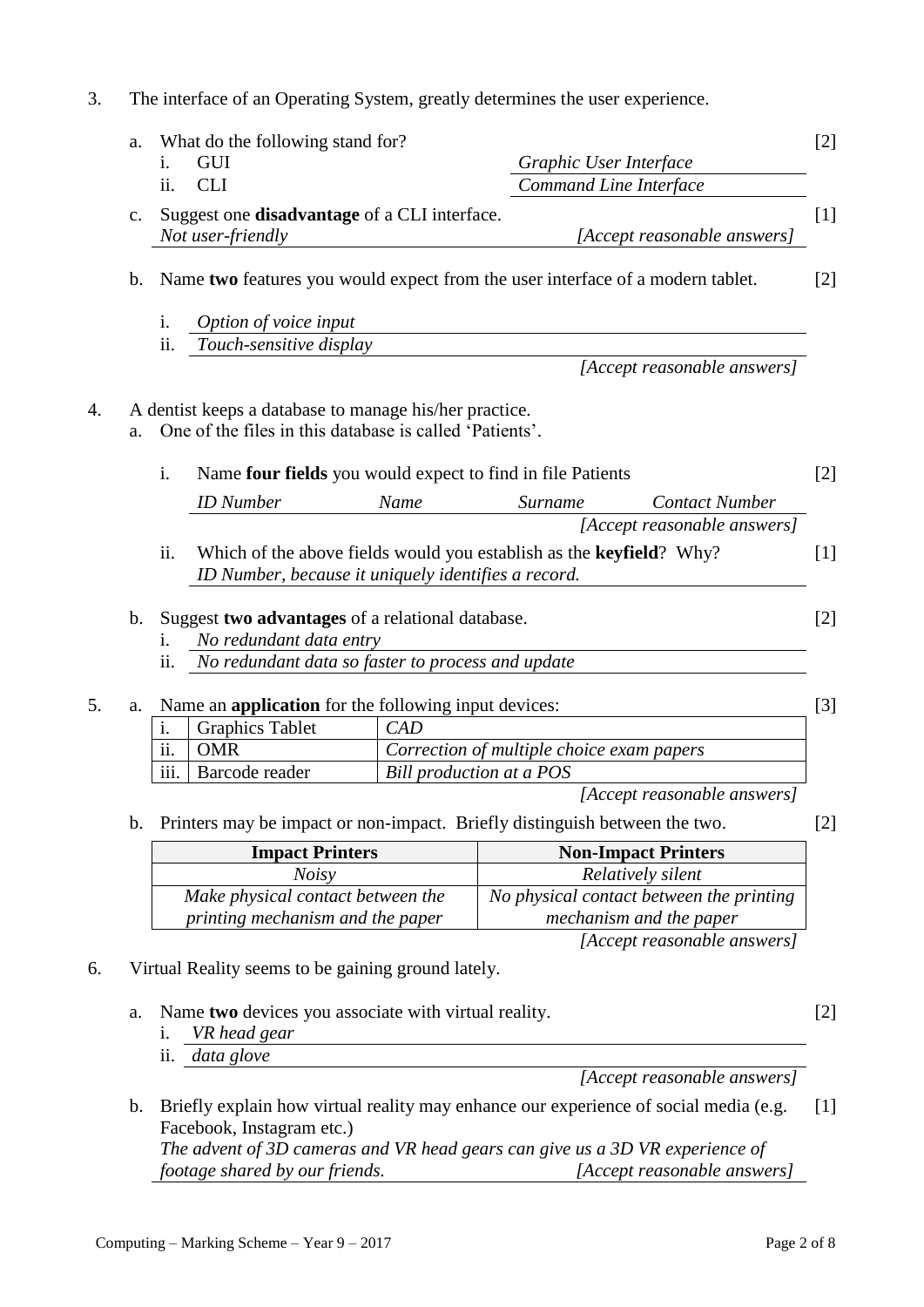c. Virtual Reality can create simulations.

|    |    | i.                                                                                                                                                                                                                                                                            | Give an example of the use of virtual reality simulators.<br>Training of soldiers/pilots etc.                                                                                                                                             | $[1]$ |  |
|----|----|-------------------------------------------------------------------------------------------------------------------------------------------------------------------------------------------------------------------------------------------------------------------------------|-------------------------------------------------------------------------------------------------------------------------------------------------------------------------------------------------------------------------------------------|-------|--|
|    |    | ii.                                                                                                                                                                                                                                                                           | Suggest one reason why it may be advantageous to use simulators in the<br>situation mentioned in (c.i.)<br>Training mistakes are rendered less expensive in terms of damaged equipment<br>and human lives.<br>[Accept reasonable answers] | $[1]$ |  |
| 7. |    |                                                                                                                                                                                                                                                                               | A system's performance is greatly determined by how efficiently the different parts can<br>communicate.                                                                                                                                   |       |  |
|    | a. |                                                                                                                                                                                                                                                                               | Distinguish between serial and parallel data transfer.<br>Serial data transfer involves the transfer of one bit at a time whilst parallel involves<br>the transfer of multiple bits.                                                      | $[1]$ |  |
|    | b. |                                                                                                                                                                                                                                                                               | What do you understand by the term <b>buffering</b> ?<br>Buffering refers to the use of a temporary storage location<br>$[1]$<br>To free the CPU for other activity while the slower devices catch up<br>[1]                              | $[2]$ |  |
|    | c. | Which has the <b>faster</b> access speed, RAM or the Hard Disk?<br>$[1]$<br><b>RAM</b>                                                                                                                                                                                        |                                                                                                                                                                                                                                           |       |  |
|    | d. | Explain why <b>disk caching</b> can improve performance.<br>$[1]$<br>Disk cache holds data that has recently been read and often adjacent data areas that<br>are likely to be accessed next, it hence improves access speed to this data and<br>therefore system performance. |                                                                                                                                                                                                                                           |       |  |
| 8. |    |                                                                                                                                                                                                                                                                               | The Internet is central to our daily lives.                                                                                                                                                                                               |       |  |
|    | a. |                                                                                                                                                                                                                                                                               | Name a feature you expect from a modern search engine.<br>Searching of different content (e.g. image, video, etc.), translation function, etc.<br>[Accept reasonable answers]                                                             | $[1]$ |  |
|    | b. |                                                                                                                                                                                                                                                                               | Internetworldstats.com states that in 1995 only 0.4% of the world population was<br>using the Internet, today 50.1% are Internet users.                                                                                                   | $[2]$ |  |
|    |    | 1.<br>ii.                                                                                                                                                                                                                                                                     | Suggest two reasons why so many more people are on the Internet today.<br>Increased affordability of Internet connection<br>Increased availability of mobile devices, increased connection speeds etc.                                    |       |  |
|    |    |                                                                                                                                                                                                                                                                               | [Accept reasonable answers]                                                                                                                                                                                                               |       |  |
|    | c. | etc.                                                                                                                                                                                                                                                                          | Most Internet users have one or more email accounts. Suggest one reason why email<br>is often preferred over traditional post.<br>Emails reach the recipient much faster, affordability: sending emails is virtually free,                | $[1]$ |  |
|    |    |                                                                                                                                                                                                                                                                               | [Accept reasonable answers]                                                                                                                                                                                                               |       |  |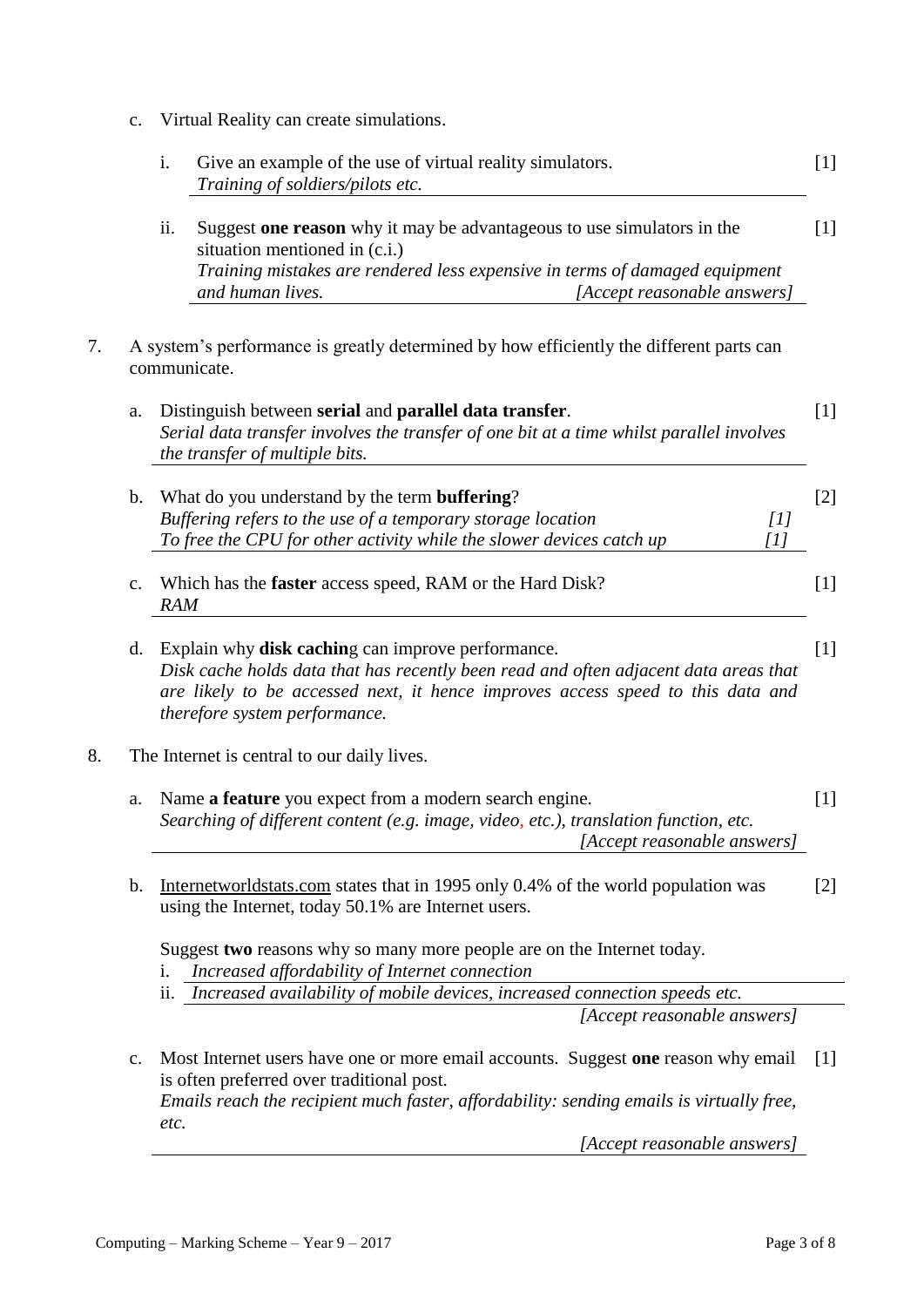d. Many people shop online.

**Suggest** and **briefly explain** one way to help ensure the security of online shopping. *One may ensure the website s/he's buying from has site security features: e.g. by using security certificates. [Accept reasonable answers]*

9. **Name** the type of software you would use in the following circumstances. *The first one has been done as an example.*

| a.             | Software used to manipulate photos.                    | <b>Image-Editing Software</b> |
|----------------|--------------------------------------------------------|-------------------------------|
| $\mathbf{b}$ . | Software used to produce and format mainly text        | Wordprocessor                 |
|                | documents.                                             |                               |
| $C_{\bullet}$  | Software used to locate, detect and remove viruses.    | Anti-Virus                    |
| d.             | Software used for organisation and analysis of data in | Spreadsheet application       |
|                | tabular form.                                          |                               |
| e.             | Software used to improve disk access speed by          | Defragmenter                  |
|                | arranging files on contiguous clusters.                |                               |
|                | Software used to locate and display web pages.         | Web browser                   |

10. Consider the logic circuit below:

a. Fill in with the numbers:



This logic circuit has *three* inputs. It has *one* AND gate, *one* OR gate and *two* NOT gates.

0 0 0 0 *0* 1 1 0 0 0 1 0 0 0 0 1

1 1 1 *1 0 1* 0

*[½ mark for each correct answer]*

- b. Complete the truth table for the above logic circuit. [3]
	- **A B C** D E F **Y**

*[1 mark for each correct column]*

| D<br>B      | $\mathbf{F}$ |
|-------------|--------------|
| $\mathbf c$ |              |
|             |              |

[1]

[2]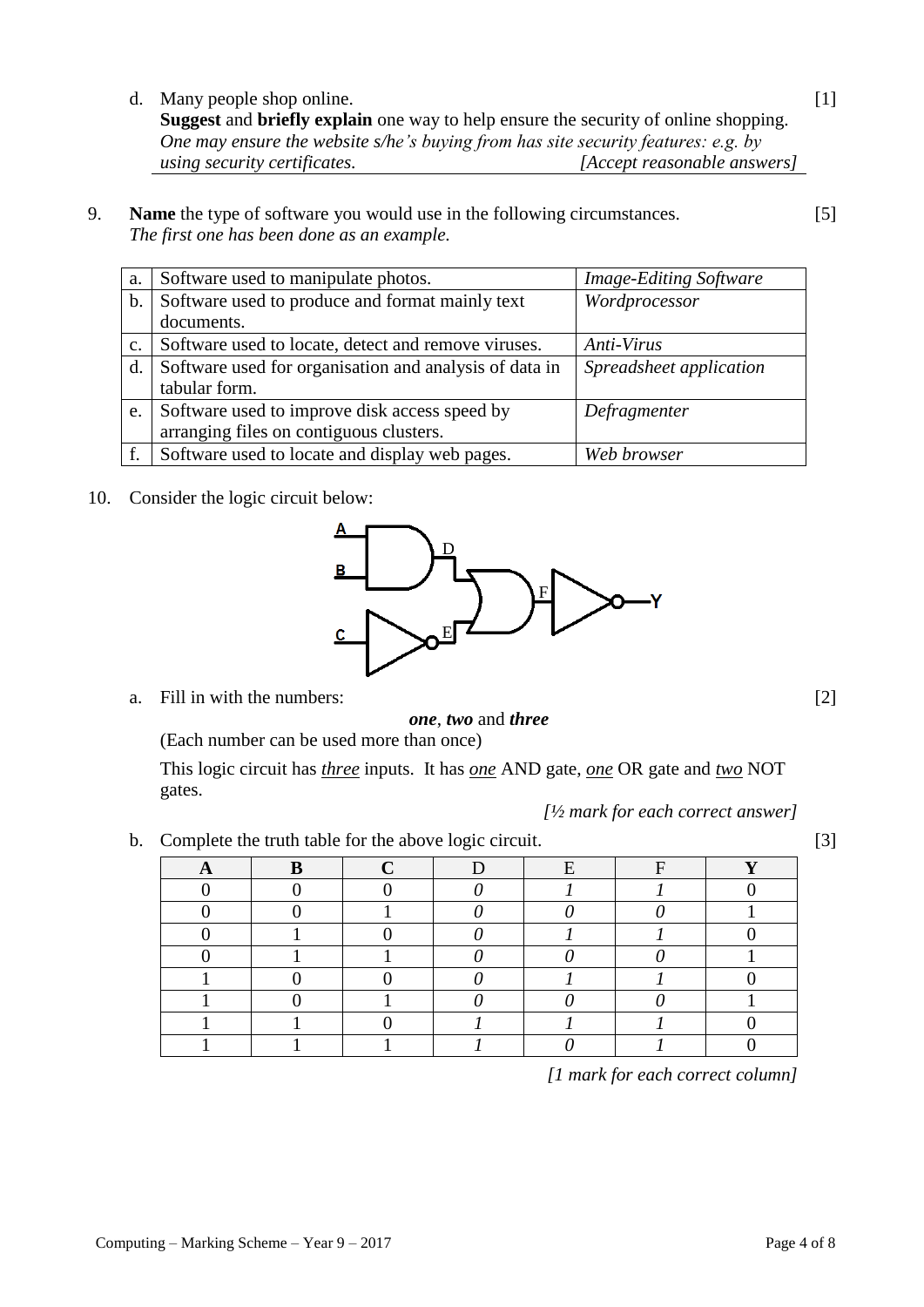11. Draw the flowchart for an algorithm that reads in 25 marks and outputs the total number of passes and fails. The pass mark is 50. [5]



*1 mark for mark input 1 mark for correct loop 1 mark for decision 1 mark for correct output 1 mark for correct flowchart*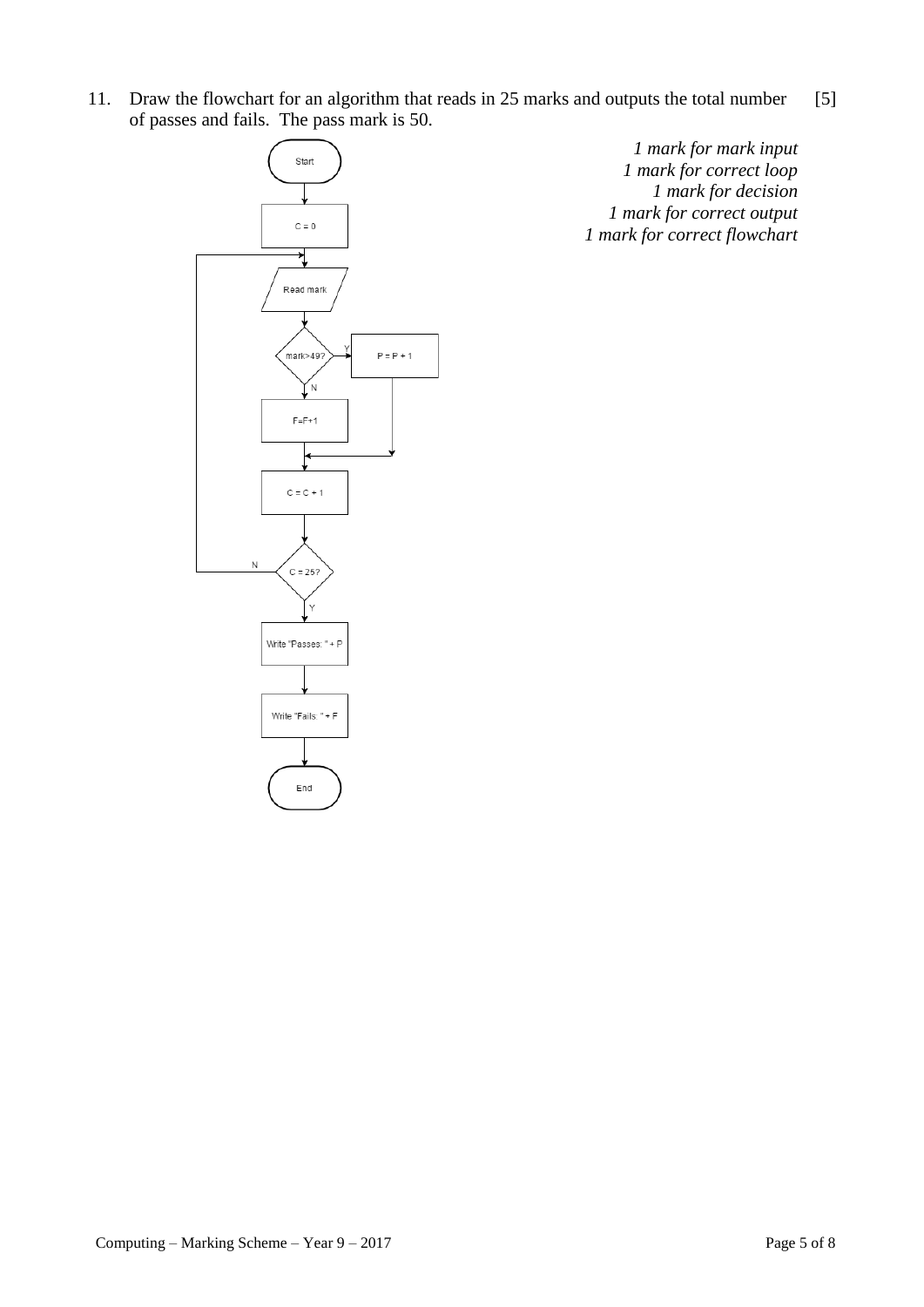## **Section B**

12. A developer is creating an app s/he is calling 'Book Tracker'. The app will help the user keep track of the books s/he has read or is reading. The app will ask the user to scan the barcode of a book in order to create an icon for it and then the user updates it with her/his progress in the book.

| i.                        | Read barcode                                          | Read barcode                                             |
|---------------------------|-------------------------------------------------------|----------------------------------------------------------|
| ii.                       | Output book icon                                      | Output Book Icon                                         |
| $\overline{\text{iii}}$ . | $pagesRead = newCurrentPage -$<br>previousCurrentPage | $pagesRead =$<br>newCurrentPage -<br>previousCurrentPage |
| iv.                       | <b>Start</b>                                          | Start                                                    |
| V.                        | $newCurrentPage = total Pages?$                       | newCurrentPage =<br>totalPages?                          |

a. Put the following instructions in the correct flowchart symbol *The first one has been done to help you*

- b. Using the barcode, the system can obtain book details online like the name of the book, the author and the total number of pages (totalPages).
	- i. If this app where to be introduced on a smartphone. Which of the following features would you expect it to make use of? [2]

*Tick the correct answer/s*

| Internet connection |  |
|---------------------|--|
| Speaker             |  |
| Voice recognition   |  |
| Camera              |  |

- ii. Explain your answer in i. [2] *The camera is needed to scan the barcode An internet connection is needed to look the book online.*
- iii. Draw a part flowchart that outputs 'Book complete. Enter your review (1-5)' when the user completes a book. [2]



*1 mark for correct output 1 mark for correct choice of flowchart symbols*

[4]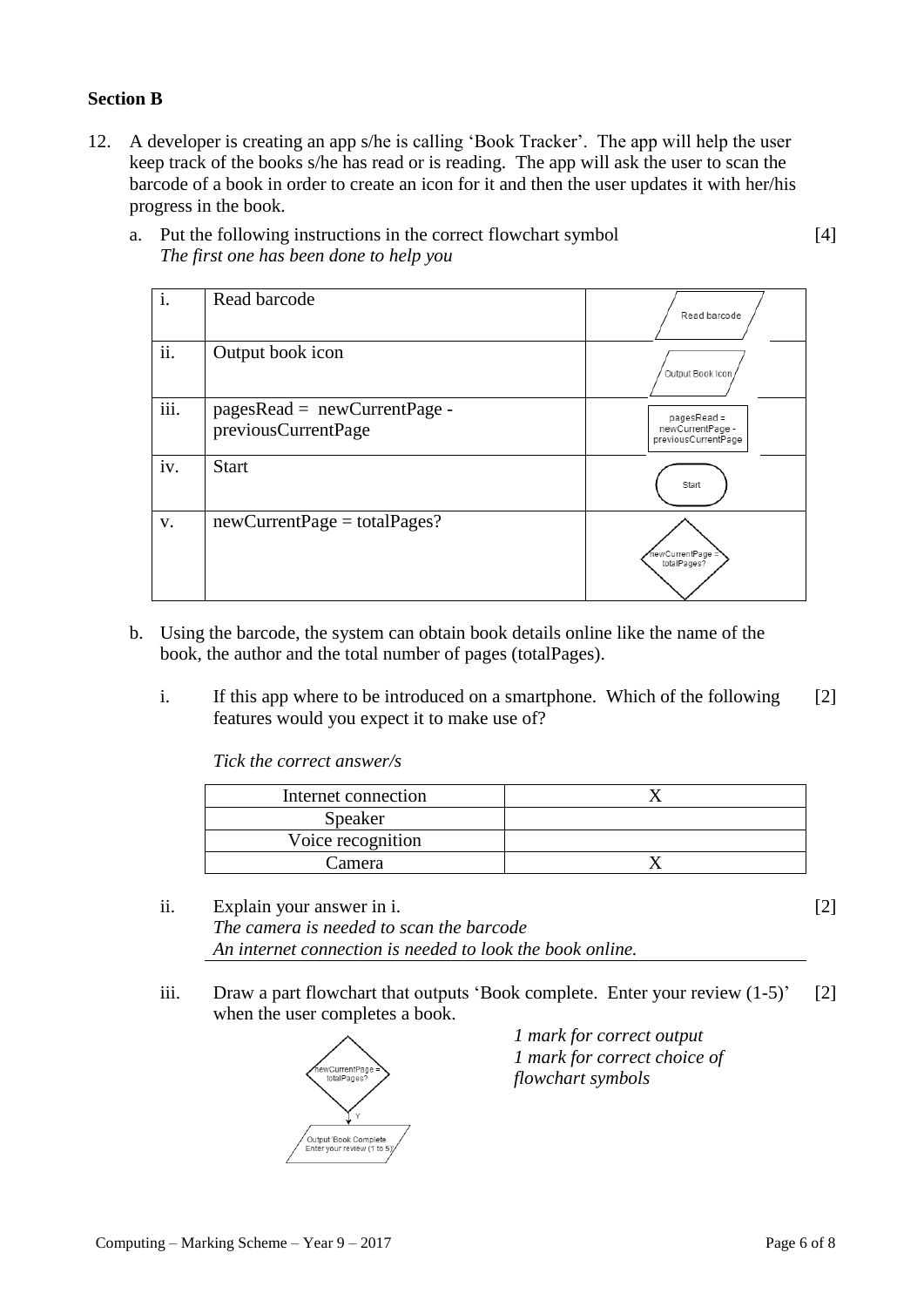c. The user may choose the option 'Enter Book Progress'. Here s/he is asked to enter his new current page (newCurrentPage). The system then outputs his current page, how many pages he's read since he last entered her/his progress and the percentage of the book s/he's read. [4]

Draw a **part-flowchart** for the algorithm that is executed when the 'Enter Book Progress' option is chosen.

*This part-algorithm makes use of the variables previousCurrentPage and totalPages.*



d. Suggest **one** other feature or functionality you would also include in this app. [1] *View book details option, delete a book, sort books*

*[Accept reasonable answers]*

13. This question is about storage.

| a. |      |            | State whether the following are <b>primary</b> or <b>secondary</b> storage devices. | [4] |
|----|------|------------|-------------------------------------------------------------------------------------|-----|
|    | . .  | <b>RAM</b> | Primary                                                                             |     |
|    | ii.  | Hard disk  | Secondary                                                                           |     |
|    | iii. | Pen drive  | Secondary                                                                           |     |
|    | iv.  | <b>ROM</b> | Primary                                                                             |     |

- b. What **capacity** do you expect each to have on an average PC? [3]
	- i. RAM (512MB, 6GB, 256GB)
	- ii. Pen drive (16MB, 16GB, 16TB)
	- iii. Hard disk (32GB, 128MB, 512GB)